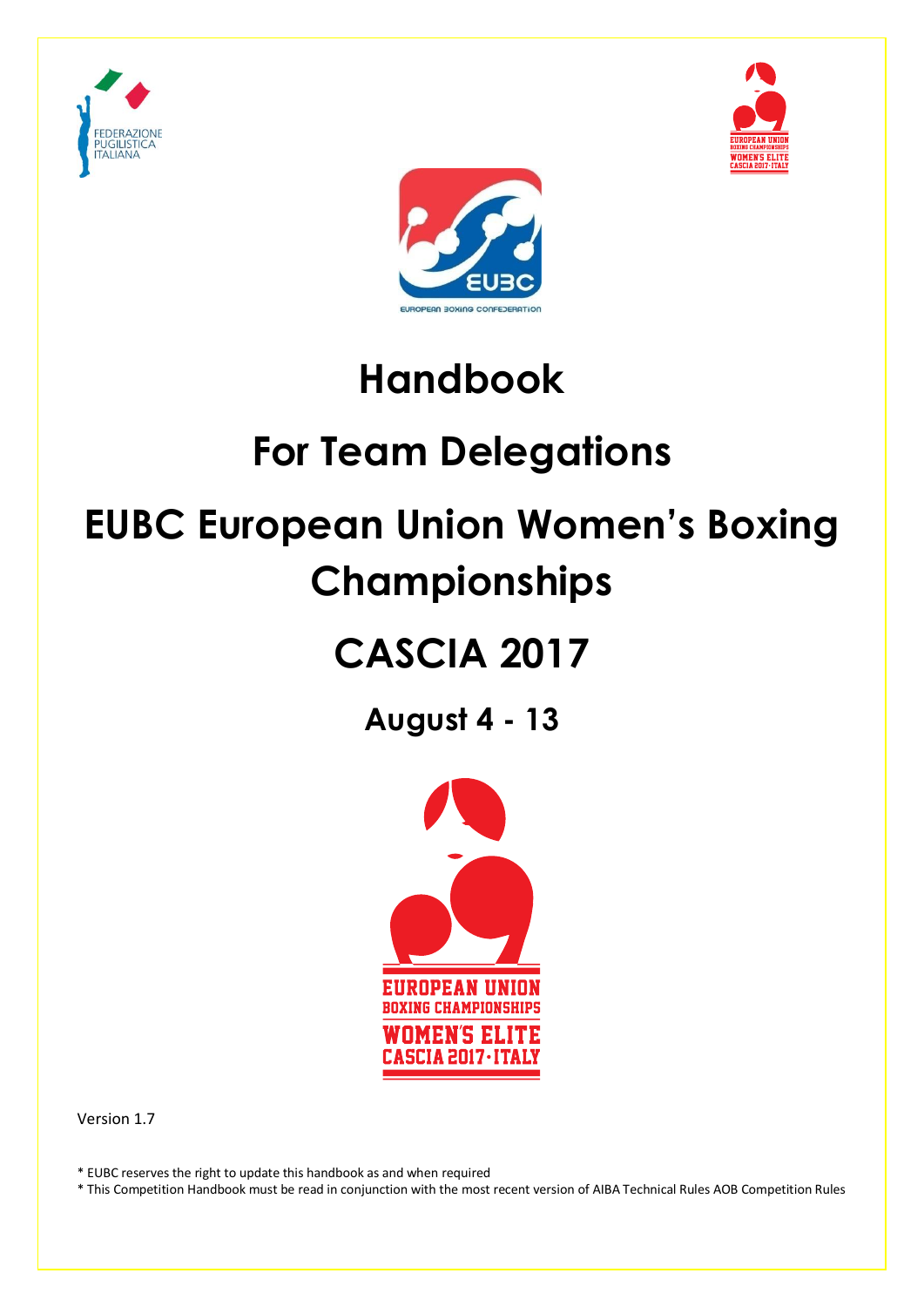| TO:      | AIBA and EUBC National Member Federations of EU Countries, EU candidate Countries, EU |
|----------|---------------------------------------------------------------------------------------|
|          | potential candidates.                                                                 |
| DATE:    | June 6, 2017                                                                          |
| SUBJECT: | EUBC European Union Women's Boxing Championships, Cascia 2017                         |

Dear Presidents and Secretaries General,

It is my great pleasure to extend an invitation to all AIBA and EUBC National Member Federations to participate in the upcoming EUBC European Union Women's Boxing Championships which will be held from August 4 to 13 in Cascia, Italy!

This EUBC Event is an important milestone for European women boxers to compete and improve their boxing skills and international experience.

In this moment, I would like to ask you to manifest your Olympic spirit, based on solidarity and cooperation towards the population of this Region that was hit by a strong earthquake last year. They have gotten through this difficult moment and are now ready to offer you a pleasant stay in the beautiful city of Cascia.

If you have any questions in regards to the competition, please contact the EUBC Office at eubc.office@gmail.com.

I'm looking forward to meet you at this wonderful Continental Championships in Italy.

Sincerely yours,

francoferinell

**Franco Falcinelli EUBC President**

TO: AIBA and EUBC National Member Federations of EU Countries, EU candidate Countries, EU potential candidates. DATE: June 6, 2017 SUBJECT: EUBC European Union Women's Boxing Championships, Cascia 2017

Dear Presidents and Secretaries General, Dear Colleagues and Friends

I look forward to welcome all European Union National Team Delegations, EUBC Family members and guests in the historical city of Cascia, Italy at the 2017 EUBC European Union Women's Boxing Championships. It will be an important EUBC Championships staged in our country and we are working hard to make it memorable for all our guests!

Italian Boxing Federation wishes you all success and welcome you in Cascia!

Sincerely yours,

 $V$ 

**Vittorio Lai**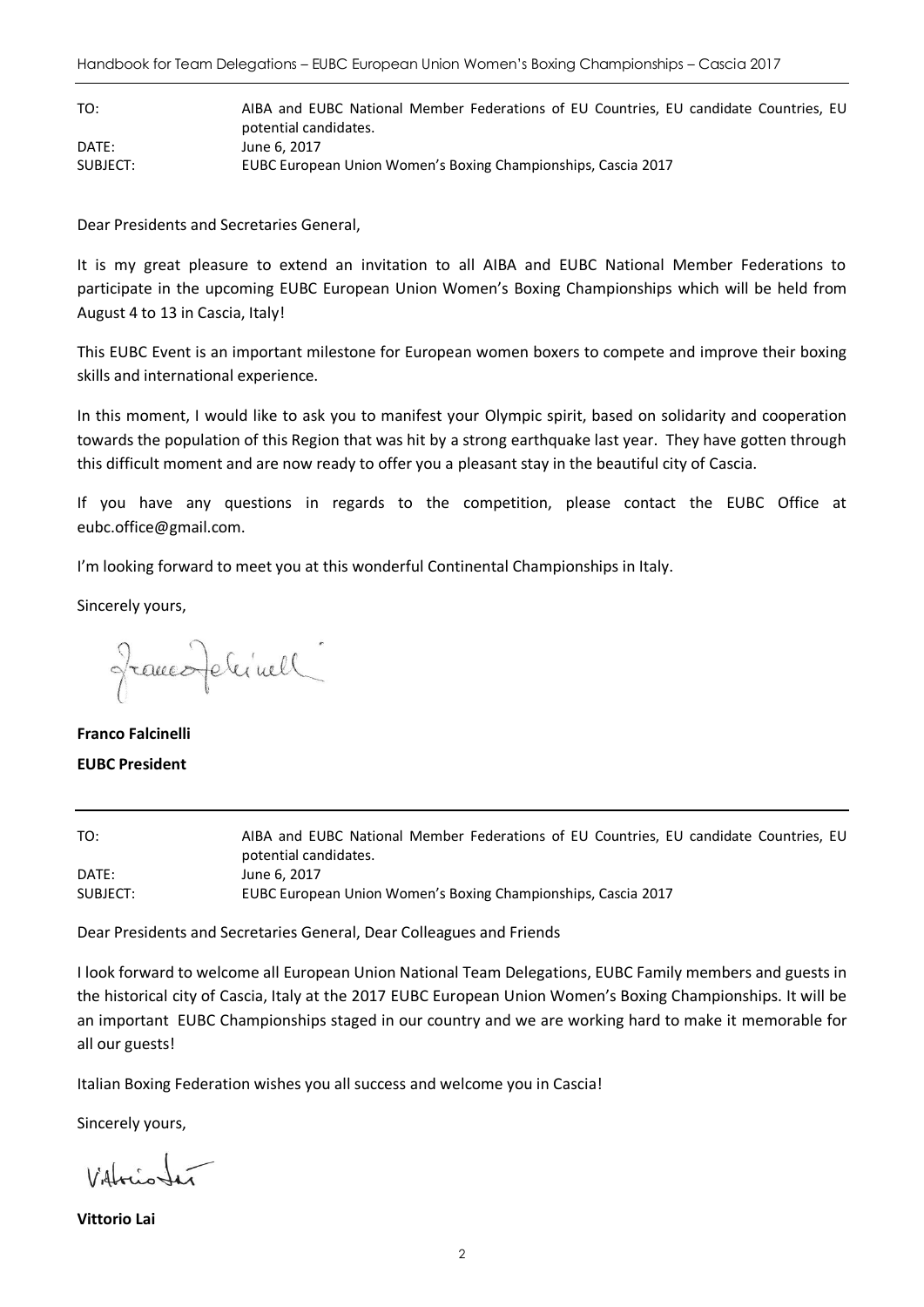#### **Italian Boxing Federation President**

#### **TABLE OF CONTENTS**

| 1 <sub>1</sub>       |  |
|----------------------|--|
| 2.                   |  |
| 3.                   |  |
| $\mathbf{A}_{\cdot}$ |  |
| 5.                   |  |
| 6.                   |  |
| 7 <sub>1</sub>       |  |
| 8.                   |  |
| 9 <sub>1</sub>       |  |
| 10.                  |  |
| 11.                  |  |
| 12.                  |  |
| 13.                  |  |
| 14.                  |  |
| 15.                  |  |
| 16.                  |  |
| 17.                  |  |
| 18.                  |  |
| 19 <sub>1</sub>      |  |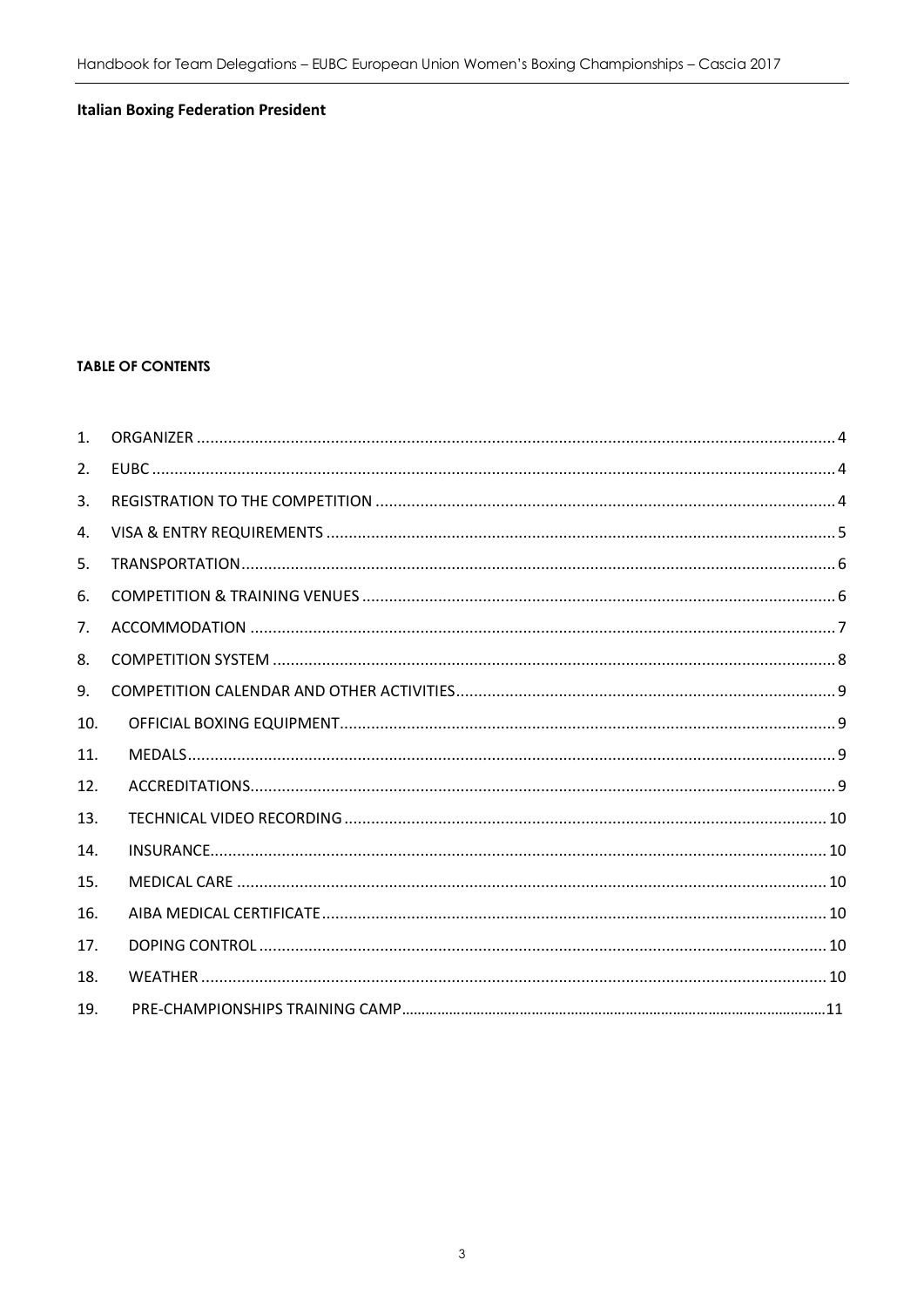# **1. ORGANIZER**

<span id="page-3-0"></span>The Italian Boxing Federation, affiliated with AIBA and EUBC, has been entrusted with the organization of the 2017 EUBC European Union Women's Boxing Championships in Cascia, Italy and has created a Local Organizing Committee of the event.

**LOC Email for all Championshipsrelated inquiries:** Italian Boxing Federation By e-mail: internazionale@fpi.it

By phone: +39 06 32824 220 - 216

# <span id="page-3-1"></span>**2. EUBC**

## **2.1. Headquarters Contact Details**

**Registrations for Team Delegations:** alexandr.egorov@eubcboxing.org **Competition related:** alexandr.egorov@eubcboxing.org **Press & Media related:** [sportmoroni@gmail.com](mailto:sportmoroni@gmail.com)

For any additional information about the EUBC European Union Women's Boxing Championships, please contact the EUBC Executive Director at alexandr.egorov@eubcboxing.org .

## **2.2. Competition Officials**

The Championship is a 3 Star (as per AOB Competition Rules) event and will be officiated by AIBA Certified International Technical Officials and Referees and Judges. The Supervisor of the 2017 EUBC European Union Women's Boxing Championships is Mr. Helmut Ranze.

# <span id="page-3-2"></span>**3. REGISTRATION TO THE COMPETITION**

All registrations for Team Delegations will have to be made through the AIBA database (https://www.aibadatabase.org/nf).

The database is open for registrations from **June 9, 2017.**

Please find a summary table below:

| <b>Registration for</b>                      | Done by                                           | <b>Deadline</b>     |
|----------------------------------------------|---------------------------------------------------|---------------------|
| <b>Boxers</b>                                | Each National Federation through AIBA<br>database | July 07 (23:59 GMT) |
| <b>Team Officials</b>                        | Each National Federation through AIBA<br>database | July 07(23:59 GMT)  |
| Referees & Judges (AIBA 2-3 Star<br>only)    | Each National Federation through AIBA<br>database | July 04 (23:59 GMT) |
| Arrival/Departure time of Team<br>Delegation | Each National Federation through AIBA<br>database | July 07 (23:59 GMT) |
| <b>Rooming List</b>                          | Each National Federation through AIBA<br>database | July 07(23:59 GMT)  |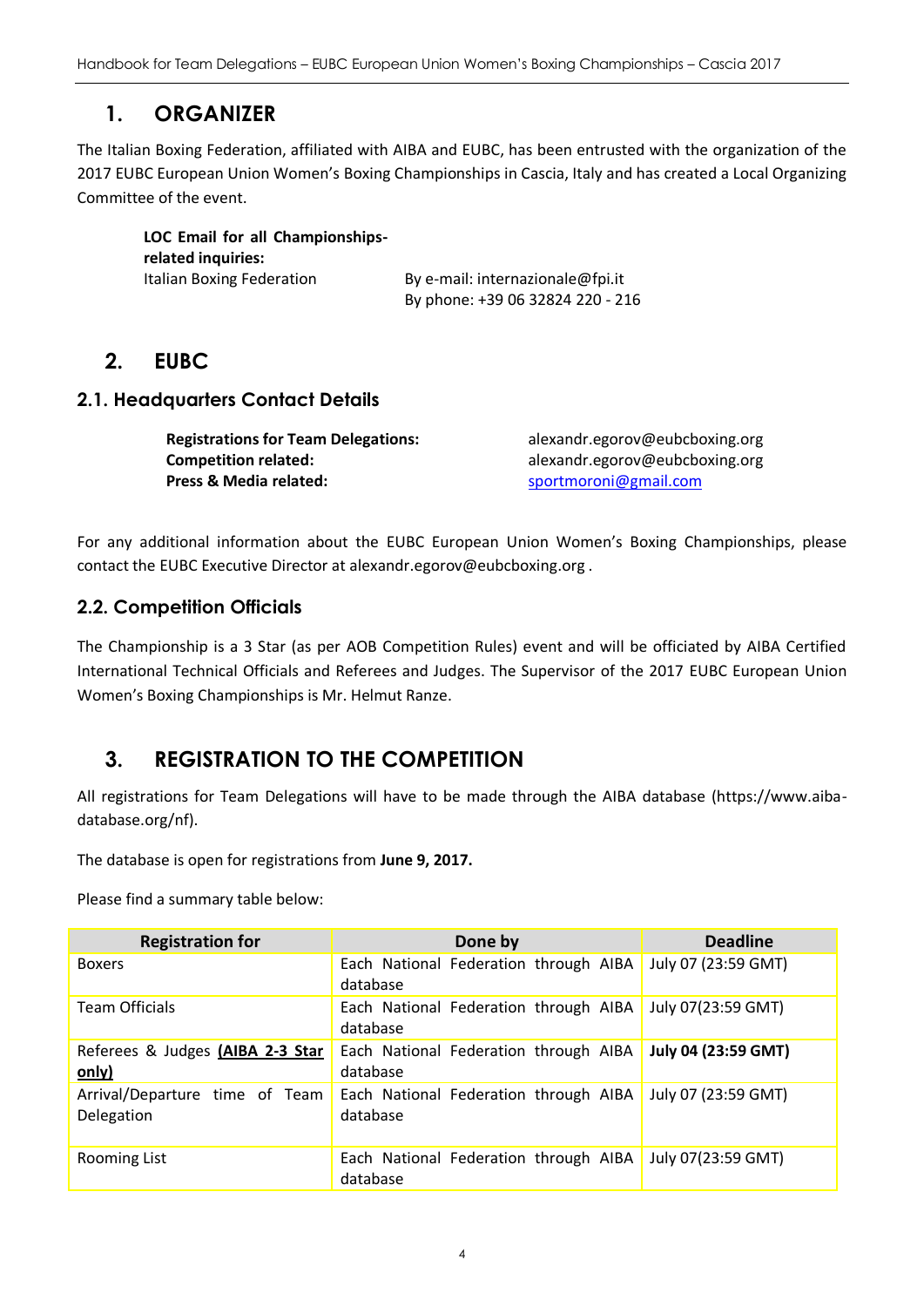## **3.1. Participating Boxers**

Women boxers between the ages of 19 and 40 **(based on the year of birth)** will be eligible to compete in the following categories: 45-48 kg, 51 kg, 54 kg, 57 kg, 60 kg, 64 kg, 69 kg, 75 kg, 81 kg, 81+ kg.

Entering "Reserve boxer" in the database is encouraged. This function allows to register more than one boxer in the same category and to choose last minute which boxer will participate even after registration ended (only one boxer will be allowed to compete in each category).

## **3.2. Team Officials**

Each Team Delegation can have the following number of Team Officials:

- $\checkmark$  1 Team Manager
- $\checkmark$  1 Team Physician
- $\checkmark$  1 Physiotherapist
- **1 Referee & Judge (AIBA 2-3 Star only) - mandatory**
- $\checkmark$  Number of coaches according to below table:
	- o 1 3 Boxers: Up to 4 Coaches
	- o 4 7 Boxers: Up to 5 Coaches
	- o 8 10 Boxers: Up to 6 Coaches

#### **3.2.1. Coaches**

Each Boxer will be entitled to be accompanied to the ring by up to three (3) Coaches. However, only two (2) Coaches may mount the apron of the ring and only one (1) may enter the ring.

 All boxers must be accompanied by at least one AIBA certified coach (1, 2 or 3-star) at ringside during the bouts

National Level coaches, who have not been certified through AIBA, will not be allowed access to the FOP and must be registered as an Extra Official. If any team does not have AIBA Certified coach (1, 2 or 3-star), please raise this issue at the Technical Meeting in order for arrangements to be made with another Team Delegation.

## **3.2.2 Referees & Judges**

All Referees & Judges **(AIBA 2 – 3 Stars only) must be mandatory appointed** by National Federations and approved by EUBC. R&Js have to be registered in AIBA Database by July 04 and will be subject to confirmation by the EUBC R&J Commission. All Delegations with 3 or more participating boxers must **mandatory** bring an accompanying qualified AIBA R&J.

## **3.3. Extra Officials**

See article 12.2 of this document for other accompanying National Federations' members and liaise with the LOC regarding this matter.

# <span id="page-4-0"></span>**4. VISA & ENTRY REQUIREMENTS**

LOC will provide assistance regarding Visa, if required.

#### **For any information please contact: internazionale@fpi.it**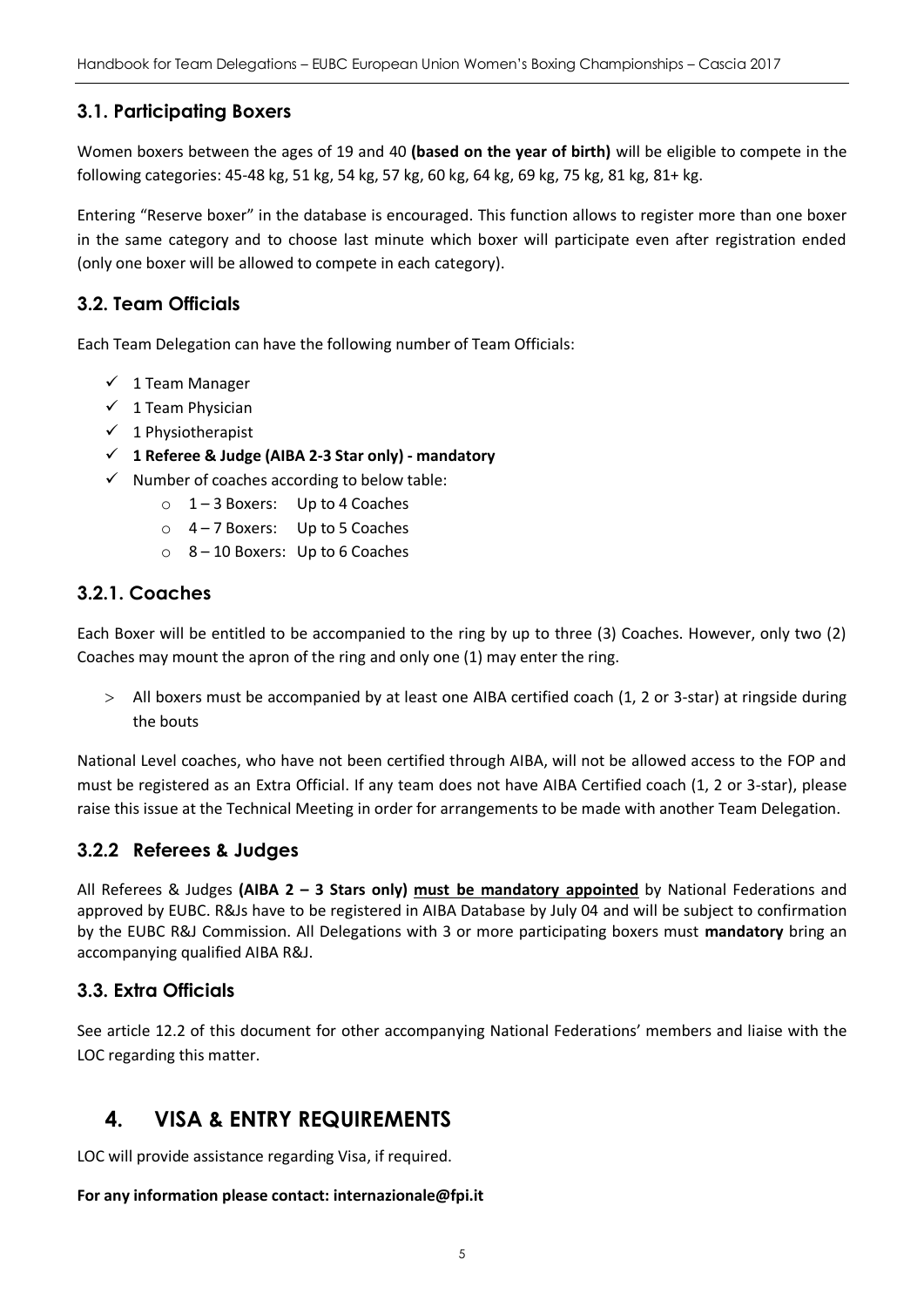# **5. TRANSPORTATION**

## <span id="page-5-0"></span>**5.1. International Transportation**

All flight information related to the Team Delegation must be entered in the AIBA Database during the registration and additionally sent to the LOC at email: [internazionale@fpi.it.](mailto:internazionale@fpi.it) The airport of arrival and departure for all participants will be:

#### **Rome Fiumicino "Leonardo Da Vinci" International Airport – Rome, Italy.**

The LOC will ensure transportation from Rome Fiumicino Airport to Cascia during the official arrival and departure days (August 4 and 13). In case of arrivals during different days, the transportation costs will be as follows:

- $€ 120,00$  one way up to 2 people
- $€ 150,00$  one way up to 4 people
- € 200,00 one way up to 8 people

Deadline to submit arrival and departure information: July 07 (23:59 GMT)

## **5.2. Local Transportation**

Local transportation will be provided by the organizers to and from the airport, to and from the hotel to the competition venue and the training venue. In case of questions upon arrival at the airport in Rome, please contact: internazionale@fpi.it

# <span id="page-5-1"></span>**6. COMPETITION & TRAINING VENUES**

## **6.1. Competition Venue**



- Name: MARGHERITA GYM
- Capacity: 250
- Address: Roccaporena 06043 Cascia, Perugia (Italy)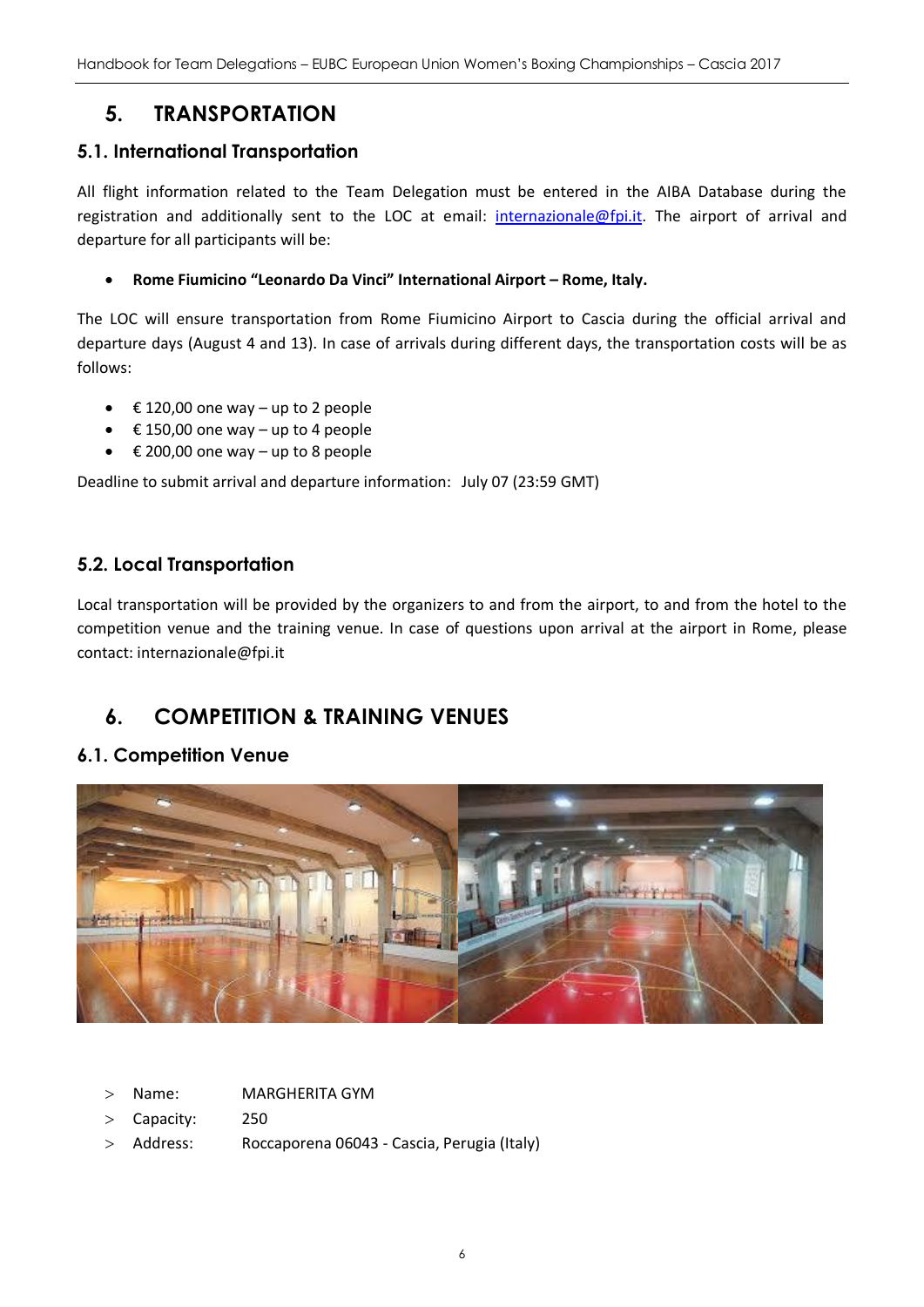Handbook for Team Delegations – EUBC European Union Women's Boxing Championships – Cascia 2017

### **6.2. Training Venue**

The training Venue will be located in Roccaporena .

# <span id="page-6-0"></span>**7. ACCOMMODATION**

Allocation of single, twin and triple rooms required for the Team Delegation must be entered in the AIBA Database by July 07, 2017. Additionally, the rooming list must be emailed to the LOC at [internazionale@fpi.it](mailto:internazionale@fpi.it) before July 07 (23:59 GMT).

### **7.1. Hotel for Team Delegation**

**Important:** Only Boxers and Team Officials (as per point 3.2 above) and timely registered in the AIBA Database will be allowed to stay in these hotels.

#### **Team Delegation Hotel 1**

Name: **HOTEL ROCCAPORENA - HOTEL LA MARGHERITA**

Address: Roccaporena 06043 - Cascia, Perugia (Italy)

Telephone: **+39 0743/71101**

Distance to Competition Venue: 0 km

Included for Team Delegation Official Hotel:

- $\checkmark$  Separate dining area for EUBC Team Delegations
- $\checkmark$  Parking
- $\checkmark$  TV
- $\checkmark$  Free wi-fi

#### **Team Delegation Hotel 2**

Name: **HOTEL LA CORTE -HOTEL MERAVIGLIA**

Address: Via Pier Paolo Prosperi, 1 – Cascia 06043, Perugia (Italy)

Telephone: **+39 0743 71249**

Distance to Competition Venue : 5 km to Roccaporena

Included for Team Delegation Official Hotel:

- $\checkmark$  Separate dining area for EUBC Team Delegations
- $\checkmark$  Parking
- $\checkmark$  TV
- $\checkmark$  Free wi-fi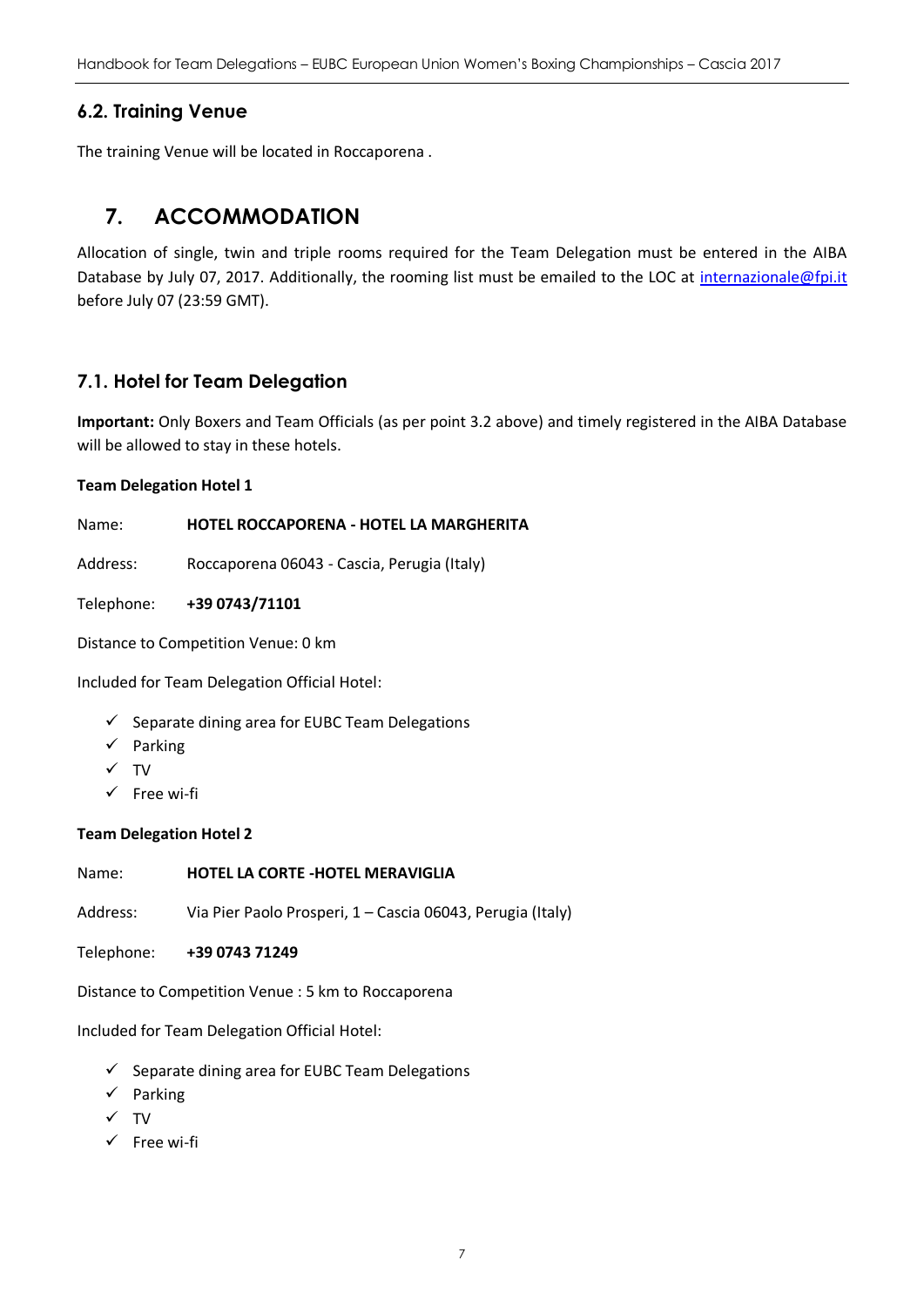## **7.2. Room rates**

| Single Occupancy        | EUR 80 / night / person |
|-------------------------|-------------------------|
| <b>Twin Occupancy</b>   | EUR 60 / night / person |
| <b>Triple Occupancy</b> | EUR 55 / night / person |

The room rate will be available during the entire Championship Period. Room rate includes full board (3 meals per day).

#### **7.2.1 Room rates for Referees & Judges**

Twin Occupancy EUR 60 / night / person

#### **7.3. Payment conditions**

- All Team Delegations must pay their full room charges as above for the entire Event Period (August 4 13)
- All participating National Federations are required to pay the total amount for their accommodation in advance by bank transfer on at the latest to:

| Name Bank   | <b>Banca Nazionale del Lavoro</b>       |
|-------------|-----------------------------------------|
| Beneficary: | <b>Federazione Pugilistica Italiana</b> |
| Swift code: | <b>BNLIITR</b>                          |
| IBAN:       | IT31X01005033090000000010121            |

- On-site payment in CASH will be accepted only with previous agreement with LOC (LOC will not be able to accept any other form of payment on site)
- Team Delegations will not be able to receive accreditation cards and hotel room keys if the payment is not made in full
- $>$  Extra Officials may be allowed to stay at the Team Delegation Hotels
- No deposit will be charged upon registration

#### **7.4. Meals**

Three (3) meals per day will be served. The daily menus will be done according to the AIBA Dietary Requirements. The meal hours will be:

Breakfast: 07:00–10:00

Lunch: 12:00 – 14:30

<span id="page-7-0"></span>Dinner: 19:00 – 23:00

## **8. COMPETITION SYSTEM**

The Championships will be run according to AIBA Technical Rules and AOB Competition Rules. The Official Draw will be conducted by Swiss Timing through an electronic draw. One (1) ring will be used.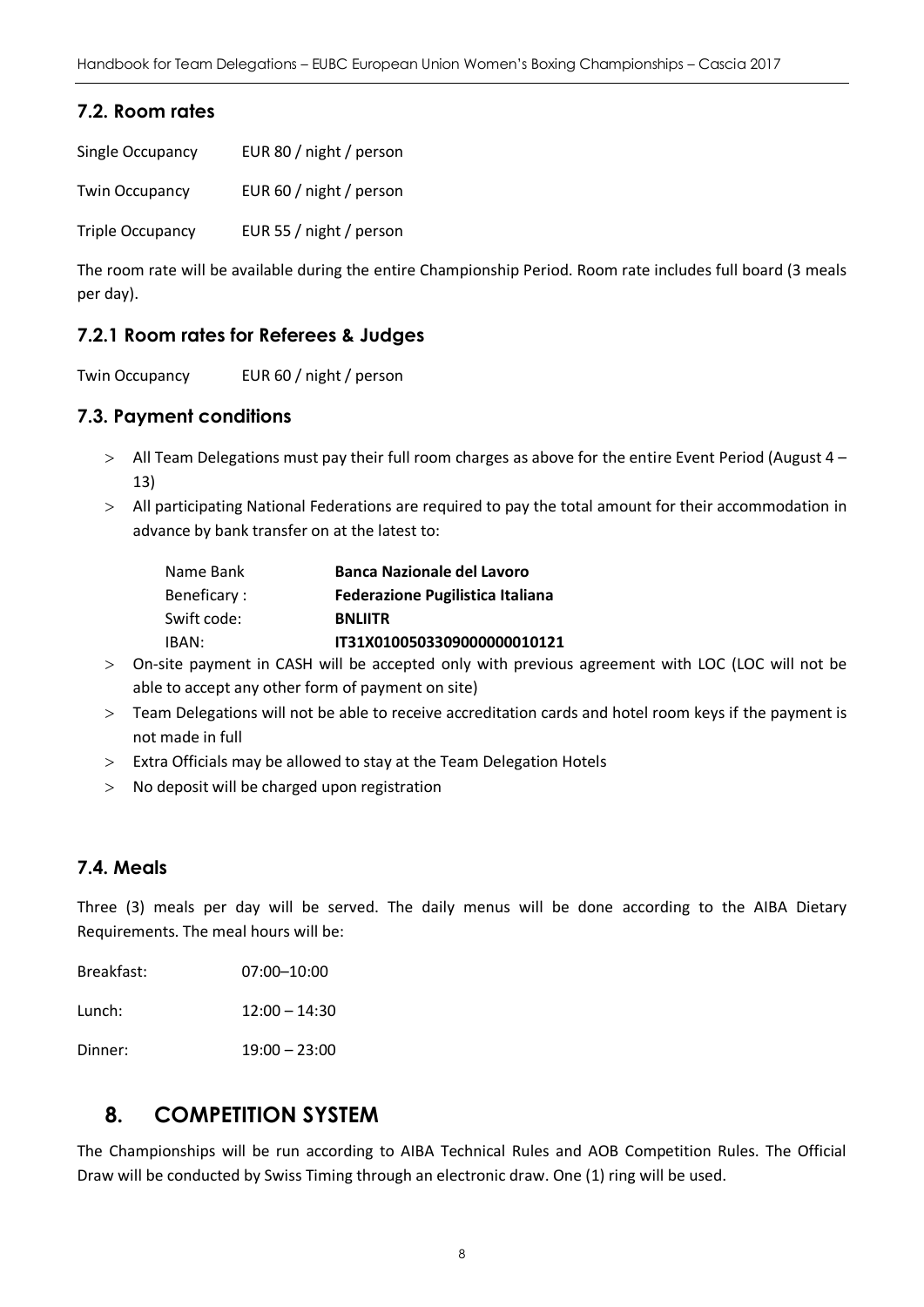# **9. COMPETITION CALENDAR AND OTHER ACTIVITIES**

<span id="page-8-0"></span>Event Period August 04 – 13, 2017

Competition Period: August 05 – 12, 2017

| Event                           | Date, Time                | <b>Place</b>            |
|---------------------------------|---------------------------|-------------------------|
| <b>Team Delegation Arrivals</b> | August 04                 | Hotels                  |
| <b>Technical Meeting</b>        | August 04 @ 20:00         | HotelMARGHERITA         |
| General Weigh-In                | August 05 @ 07:00 - 09:00 | <b>Hotel MARGHERITA</b> |
| <b>Official Draw</b>            | August 05 @ 11:00         | <b>Hotel MARGHERITA</b> |
| <b>Opening Ceremony</b>         | August 05 @ TBC           | Cascia                  |
| Preliminaries                   | August 05 - 09            | Hotel Margherita Gym    |
| Semi-Finals                     | August 11 @ TBC           | Hotel Margherita Gym    |
| Finals                          | August 12 @ TBC           | Hotel Margherita Gym    |
| <b>Farewell Dinner</b>          | August 12 @ 20:30         | <b>TBC</b>              |
| Departures                      | August 13                 |                         |

# <span id="page-8-1"></span>**10. OFFICIAL BOXING EQUIPMENT**

All official boxing equipment for the EUBC European Union Women's Boxing Championships Cascia 2017 will be provided by AIBA Official Licensee.

## <span id="page-8-2"></span>**11. MEDALS**

EUBC and the Local Organizing Committee will distribute medals for each of the weight categories:

- $\checkmark$  1st Place: gold medal (1)
- $\checkmark$  2nd Place: silver medal (1)
- $\checkmark$  3rd Place: bronze medal (1)
- $\checkmark$  4th Place: bronze medal (1)

# <span id="page-8-3"></span>**12. ACCREDITATIONS**

#### **12.1. For Team Delegations' Members**

All Team Delegations' members (as listed in articles 3.1 and 3.2) who are registered for the event through the AIBA Database within the deadline will receive their accreditations on site after the accommodation payment has been approved by the LOC.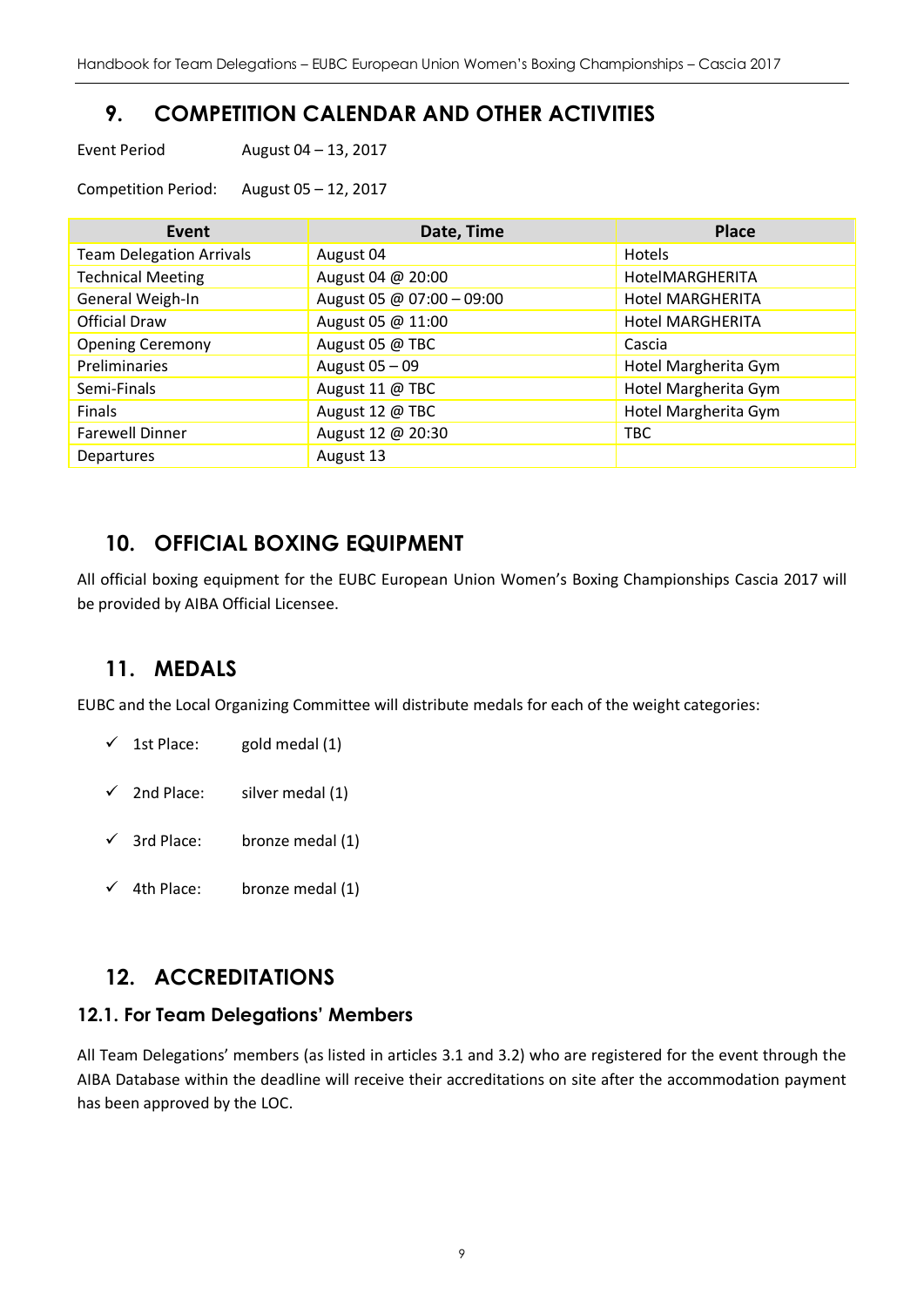## **12.2. For Accompanying National Federations' Members**

Each National Federation has the possibility to request up to six (6) additional accreditations for its internal needs and VIPs, by completing the accreditation request form (in the annex) and sending it back to eubc.office@gmail.com and [internazionale@fpi.it](mailto:and%20internazionale@fpi.it) no later than July 24 (23:59 GMT).

# <span id="page-9-0"></span>**13. TECHNICAL VIDEO RECORDING**

Each National federation will be allowed to record the bout of their boxers with up to one camera per ring. Specific location in the stands will be reserved to this technical area. Recordings are for technical purposes only and not for public broadcasting, social media included. The access to the technical video recording area will be conditioned to the signature of a disclaimer in this regard. You will find it attached at the end of this Handbook. The team manager of each National federation must bring the signed copy at the general technical meeting.

## <span id="page-9-1"></span>**14. INSURANCE**

All participants are requested to get their own travel and medical insurance as the LOC will provide liability insurance for all participants only at the Competition Venue.

# <span id="page-9-2"></span>**15. MEDICAL CARE**

The LOC will provide medical care and first-aid during the entire Championships Period to any participant who suffers from a sports injury contracted during the Championships.

# <span id="page-9-3"></span>**16. AIBA MEDICAL CERTIFICATE**

Please be reminded that for the General Weigh-In all boxers must bring an AIBA Medical Certificate issued within the last 3 months and containing all 3 pages and the Declaration of Non-Pregnancy (pgs. 31-33 of the AIBA Technical Rules and Appendix F of the AIBA AOB Competition Rules – available on the AIBA website).

# <span id="page-9-4"></span>**17. DOPING CONTROL**

Anti-doping control will be conducted in accordance with the AIBA Anti-Doping Rules and the World Anti-Doping Code. We would like to remind you that according to WADA regulations, from 2016 blood testing may be conducted during AIBA Competitions. TUE must be submitted through ADAMS system no later than July 07, 2017.

## <span id="page-9-5"></span>**18. WEATHER**

The weather in Cascia in August is expected to be around +25 to +30°C.